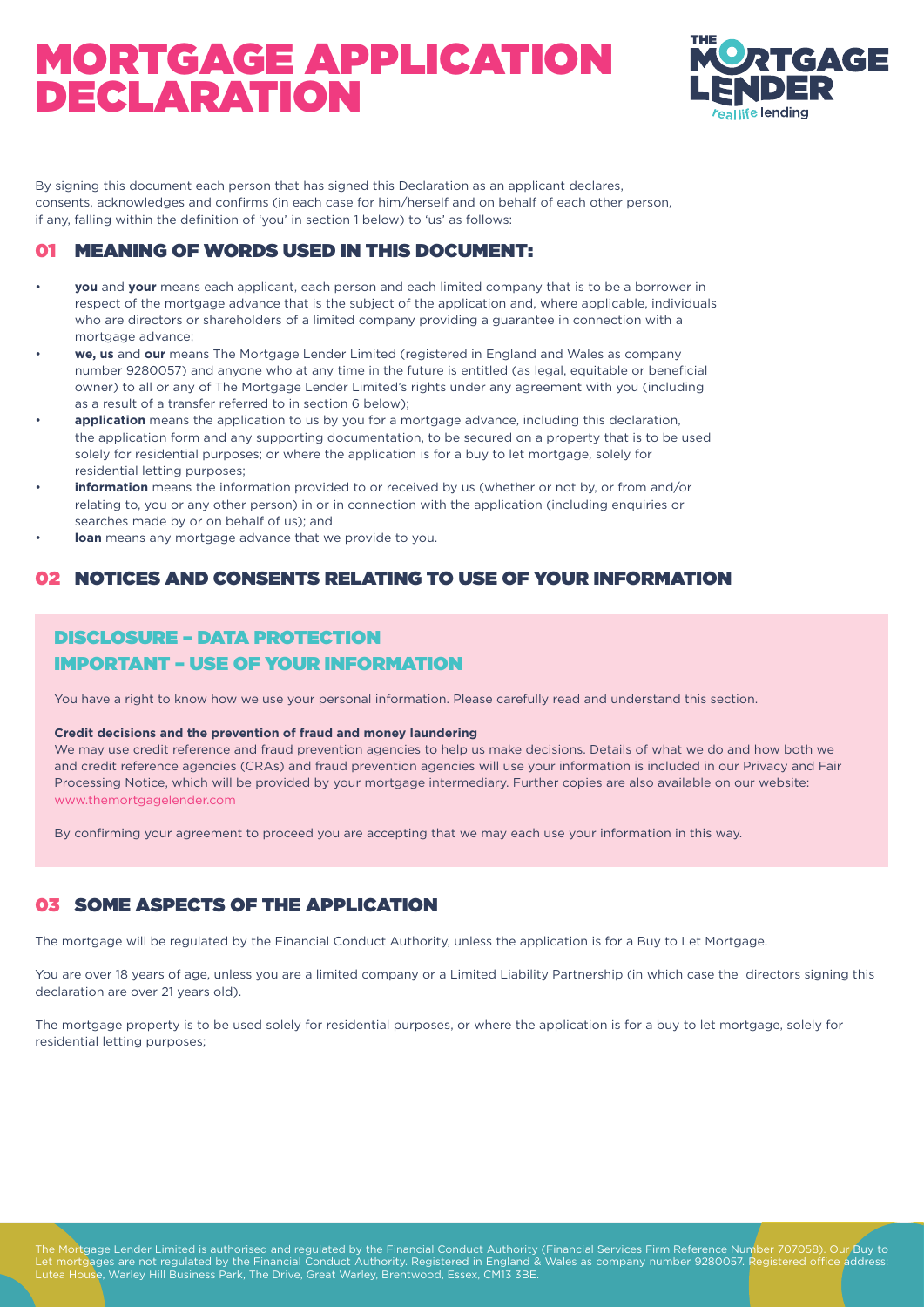

Where you are applying for an unregulated Buy to Let mortgage which is to be secured against a property that you did not purchase for the purposes of renting it out and / or in which you and/or one of your relatives has lived, You confirm that;

- The mortgage contract will be entered into by you wholly or predominantly for the purposes of a buy to let business carried on, or intended to be carried on, by you,
- The property will be let to a tenant(s) for occupation as a home on the basis of a rental agreement that is acceptable to The Mortgage Lender and that you will not at any time occupy the property or allow it to be occupied by a family member
- You are aware that you will not have the benefit of the protection and remedies that would be available to you under the Financial Services and Markets Act 2000 ("The Act") if the buy to let contract were a regulated mortgage contract under the  $\Lambda$  c<sup>+</sup>
- You are aware that if you are in any doubt as to the consequences of the buy to let mortgage loan contract not being regulated by the Act, then you should seek independent legal advice.

The property will be valued to ensure it provides us with suitable security for the mortgage loan you have requested. We will obtain this valuation report from an independent valuer. This valuer is not connected with us, but is on our panel of approved surveyors and valuers. Although we may provide you with a copy of the mortgage valuation report, this is for your information only and you should not rely on it in any way when you are deciding whether to go ahead with the purchase or remortgage of the property. You should obtain your own valuation report as part of a more detailed report on the condition and the value of the property.

### 04 ENGLISH LANGUAGE

We will only communicate with you, provide information to you and enter into agreements with you in English.

### 05 ASSESSMENT AND INDICATIONS

We may use a credit scoring or other automated decision-making system in assessing information and we may decline your application or withdraw or revise any indication to you that we are willing 'in principle' to enter into a loan agreement, or propose to enter into a loan agreement, without giving any reason whatsoever.

If we make you an offer for a regulated mortgage, it will be valid for a seven day reflection period.

Following the reflection period, or at any time if we make you an offer for an unregulated mortgage, we may withdraw or cancel the offer, provided we are acting reasonably in doing so.

#### 06 CONSENT TO TRANSFERS

At any time and from time to time, we can enter into and make a transfer (being a transfer, assignment or assignation (whether absolute or by way of security), mortgage, charge, standard security, creation of trust over, agreement to sell or other disposal (in law or in equity or beneficially) of all or any of our rights, title, interests, benefits and obligations in respect of all or any of the information and / or this document and/or any mortgage you have as a result of this application) without any further consent from or notice to you.

A transfer will not change your rights and guarantees in relation to the information and / or this document and will not change the terms and conditions relating to the information and / or this document and/or any mortgage you have as a result of this application.

#### 07 APPLICABLE LAW

This document and our dealings with you with a view to entering into this document, the loan and other related agreements, and any non-contractual aspects arising in connection with this document or those dealings, are governed by English law subject to the exclusive jurisdiction of the English courts (if the security property is in England or Wales) or Scots law subject to the exclusive jurisdiction of the Scottish courts (if the security property is located in Scotland).

### 08 COMPLAINTS

If you have a complaint about your mortgage or about any other aspect of our documentation or conduct then we urge you to contact us. You can contact us by phone, in person or in writing either by post or email. Details of our complaint handling procedures can be obtained from The Mortgage Lender Limited, PO Box 27135, Glasgow G1 9EG or by telephone or email using the details on our website – www. themortgagelender.com. You may also be entitled to refer your complaint to the Financial Ombudsman Service. Details are available on our website, or the Financial Ombudsman site which is www.financial-ombudsman.org.uk

The Mortgage Lender Limited is authorised and regulated by the Financial Conduct Authority (Financial Services Firm Reference Number 707058). Our Buy to Let mortgages are not regulated by the Financial Conduct Authority. Registered in England & Wales as company number 9280057. Registered office address:<br>Lutea House, Warley Hill Business Park, The Drive, Great Warley, Brent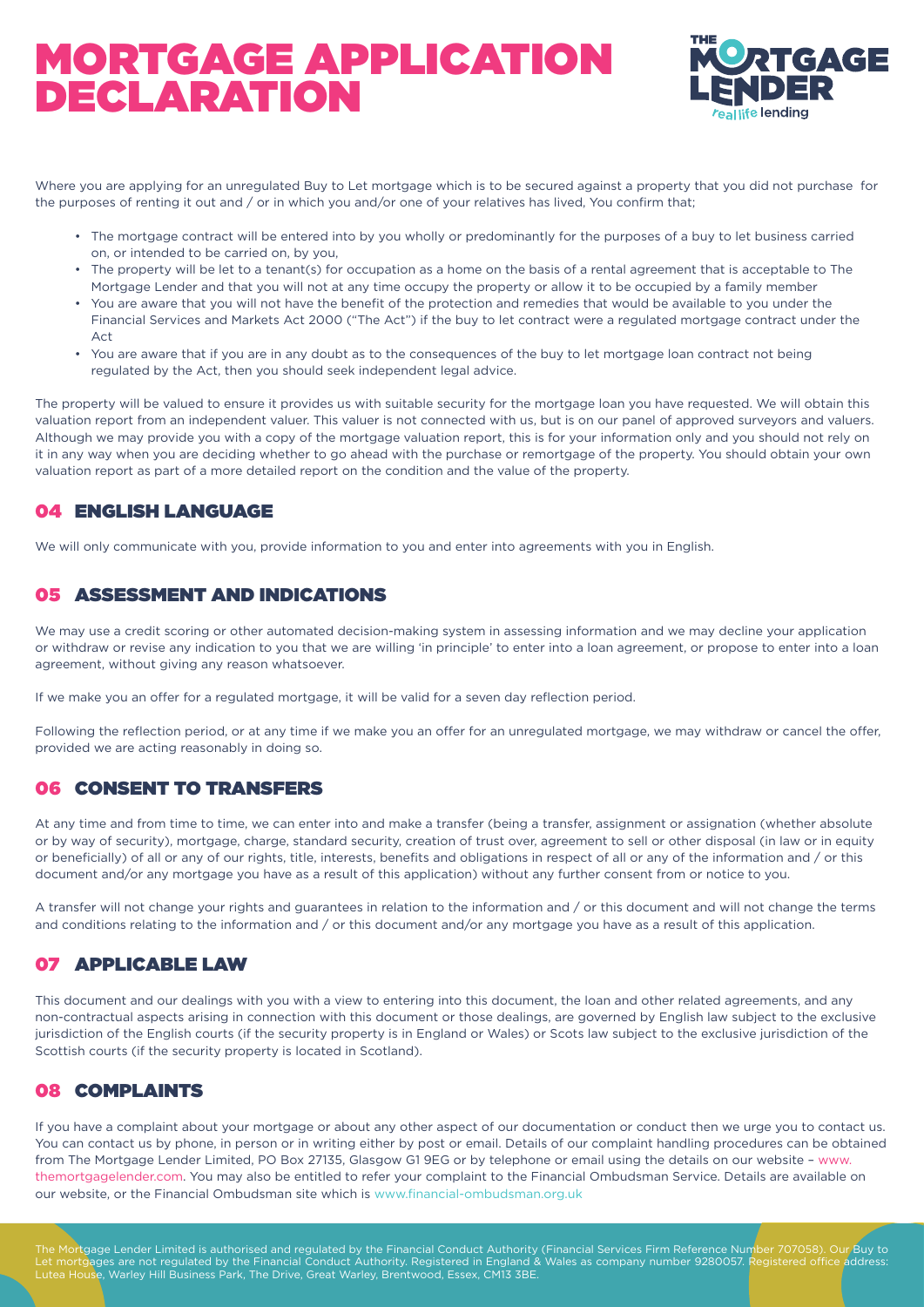

By signing this declaration, you are confirming the following and making your application for your mortgage on this basis.

Each of you has personally read and checked all the information provided in the application and confirm that we can rely on it when deciding whether to make you a mortgage offer.

Each of you have received a copy of our Privacy and Fair Processing Notice.

For limited companies or Limited Liability partnerships, each of the applicants is a director authorised to make this Application and who has fully read and checked all the information provided in the application, the company has the power to borrow the money applied for and to mortgage the property/properties proposed as security in this Application and the shareholders and directors (as applicable) have the power to grant a guarantee in connection with the mortgage.

The information will be used to assess the affordability of the mortgage advance and you are aware of the monthly payments for the advance and know these can change and are satisfied that these are affordable to you.

You agree to supply any additional information that we may request in order to proceed with the application.

All of the information is true, accurate and complete and is not ambiguous or misleading. You have not withheld or concealed anything which adversely affects and/or is reasonably likely to adversely affect those things or our assessment and/or any information.

It is an offence to knowingly make a false, inaccurate or misleading declaration as part of the application. If you make a false declaration you may face criminal prosecution and/or civil action in respect of any losses incurred by us.

You shall let us know at once (and provide us with full details) if you become aware that any information is or becomes wrong or out of date or if anything changes in any way which adversely affects and/or is reasonably likely to:

- render any information ambiguous and/or misleading; or
- adversely affect the truth, accuracy and/or completeness of the information or our assessment of you and/or any information.

You have, and are entitled to have, the consent of each person to disclose information relating to that person that you have provided in, or in connection with, your application, or which you otherwise provide to us, which may be used as indicated in this document.

By submitting an application to us, and by signing the offer document, you are providing irrevocable authority to your solicitor/ licensed conveyancer, Mortgage Intermediary, and existing/previous lender, employer, landlord, accountant and banker to divulge confidential information (both during and after completion of the mortgage) which may have a bearing on our decision to lend including, but not limited to your income and your ability to meet your financial commitments.

Where you have asked a person (other than a member of our staff) for advice and/or a recommendation about this application, that person (not us) is responsible to you for any advice which that person gives or any recommendation which that person makes. You must notify that person of any material changes to the information in order that such person can provide you with updated advice and recommendations. You confirm that you have not received any advice or any recommendation from us in connection with this application.

Where a third party is acting on your behalf in the application and where you have supplied information to that third party in connection with the application, you consent to your details being manually inputted and transmitted electronically to us.

If any information provided by you is incorrect you will make good any loss which we may suffer by acting in reliance upon that information.

If the application is successful the provisions of this Declaration will continue to apply after the completion of the mortgage.

We will tell you about any fees and expenses you have to pay in relation to your application and mortgage in your illustration, offer letter, mortgage conditions and tariff of charges.

There may be additional fees that you have to pay to third parties acting on your behalf. These fee arrangements are between you and that third party.